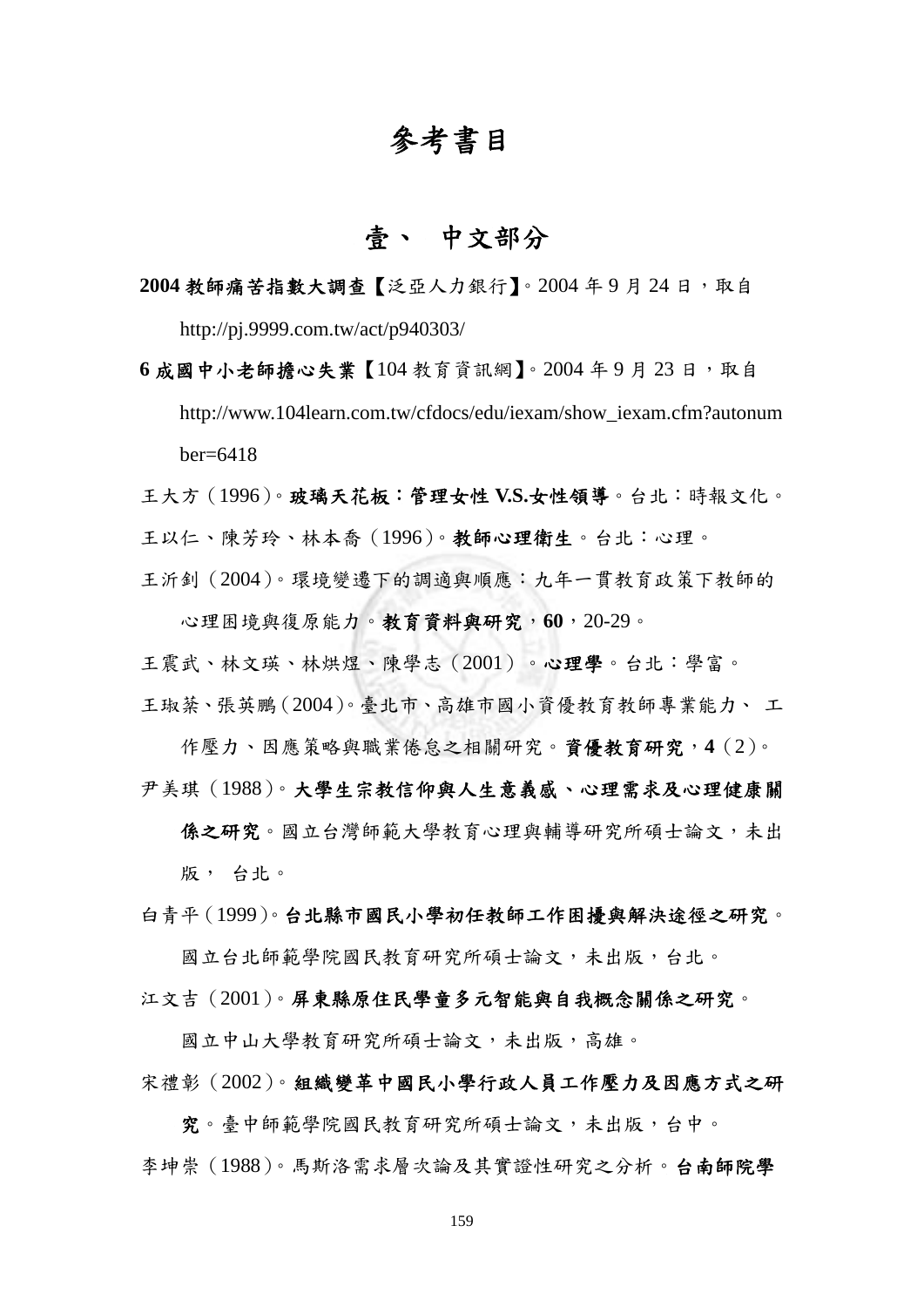報,**21**,207-259。

- 李坤崇(1990)。馬斯洛心理需求順序與變化之探討。輔導月刊,**5**、**6**(26),  $17-20$
- 李坤崇(1994)。國小教師心理需求之評量與調查研究。台南師院學 報,**27**,75-94。
- 李春國(2002)。基隆市國民中小學教師工作價值觀與需求滿意度之關係 研究。國立台北師範學院國民教育研究所碩士論文,未出版,台 北。
- 李雅怡(2003)。年級、城鄉別、出生序、建設性思考、情緒能力與國小 高年級學童科技創造力之關係。國立中山大學教育研究所碩士論文, 未出版,高雄。
- 李瑞文(2002)。國立大學校院人事人員工作壓力與因應策略之研究。

國立屏東師範學院國民教育研究所碩士論文,未出版,屏東。

李選(2003)。情緒護理。台北:五南。

吳宗立,林保豊(2003)。國民小學教師工作壓力與組織承諾關係之研究。

國教學報,**15**,193-230。

吳武典(1997)。Garder 與 Sternberg 智能建構模式的整合及人事智能之探 討。資優教育季刊,**65**,1-7。

吳榮福(2001)。台南縣國民小學總務主任工作壓力及其因應策略之研究。

臺南師範學院教師在職進修學校行政碩士論文,未出版,台南。 吳清山,林天佑(2003)。教師憂鬱症。教育研究月刊,**11**,154。

余緹湄(2003)。人際溝通技巧訓練課程對增進國小音樂班學生人際溝通

能力之成效研究。國立屏東師範學院特殊教育研究所碩士論文,未出 版,屏東。

## 青少年是否感到快樂一香港的情況【社論】。2001 年2 月 14 日, 取自

http://www.breakthrough.org.hk/ir/atricles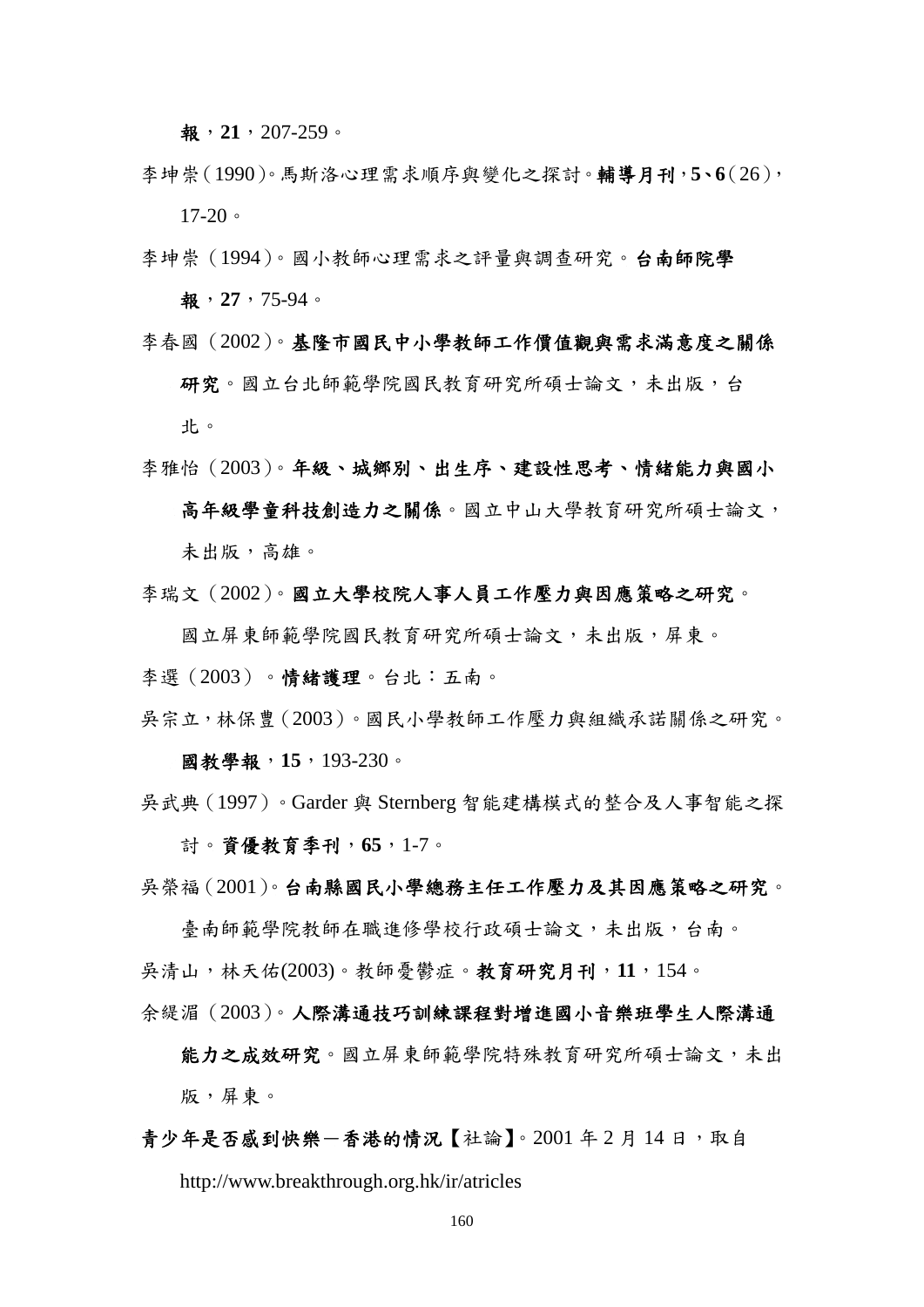林子雯(1996)。成人學生多重角色與幸福感之相關研究。國立高雄師範

大學成人教育研究所碩士論文,未出版,高雄。

林昭男(2001)。國小初任主任工作壓力與因應策略之研究。國立高雄師

範大學工業科技教育研究所碩士論文,未出版,高雄。

林幸台(1986)。國民中學輔導人員工作壓力之調查研究。輔導學報,**9**, 205-238。

林清江(1999)。與教師在一起進行教育改革。教育資料與研究,**26**,2-3。 林寶山(1995)。國小退休教師心理需求與生活適應之研究。教師研究資

訊,**3**,35-53。

邱從益(2003)。高雄市國民中學兼任行政職務教師工作壓力與學校組織

氣氛關係之研究。國立高雄師範大學成人教育研究所在職專班碩士論 文,未出版,高雄。

邱連煌(1997)。從多元至能談學生智能的啟發。創造思考教育,**8**,6-18。 周彥中(2003)。士官兵適應問題之研究。國立政治大學行政管理碩士學

程班碩士論文,未出版,台北。

胡中宜(1996)。保護管束青少年福利需求滿足、社會支持與情緒幸福感

之相關研究。中國文化大學兒童福利研究所碩士論文,未出版,台北。 施建彬(1995)。幸福感來源與其相關因素之探討。高雄醫學院行為科學

研究所碩士論文,未出版,高雄。

俞懿嫻 (1997)。亞里斯多德的幸福論一目的價值論與目的倫理學。東海 哲學研究集刊,**8**,177-193。

涂秀文(1999)。國民中學學生人格特質、人際關係與快樂之相關研究。

國立高雄師範大學教育研究所碩士論文,未出版,高雄。

徐西森、連廷嘉、陳仙子、劉雅瑩(2002)。人際關係的理論與實務。台 北:心理。

徐明珠(2002年9月28日)。今年的教師節教師快樂得起來嗎?中央日報。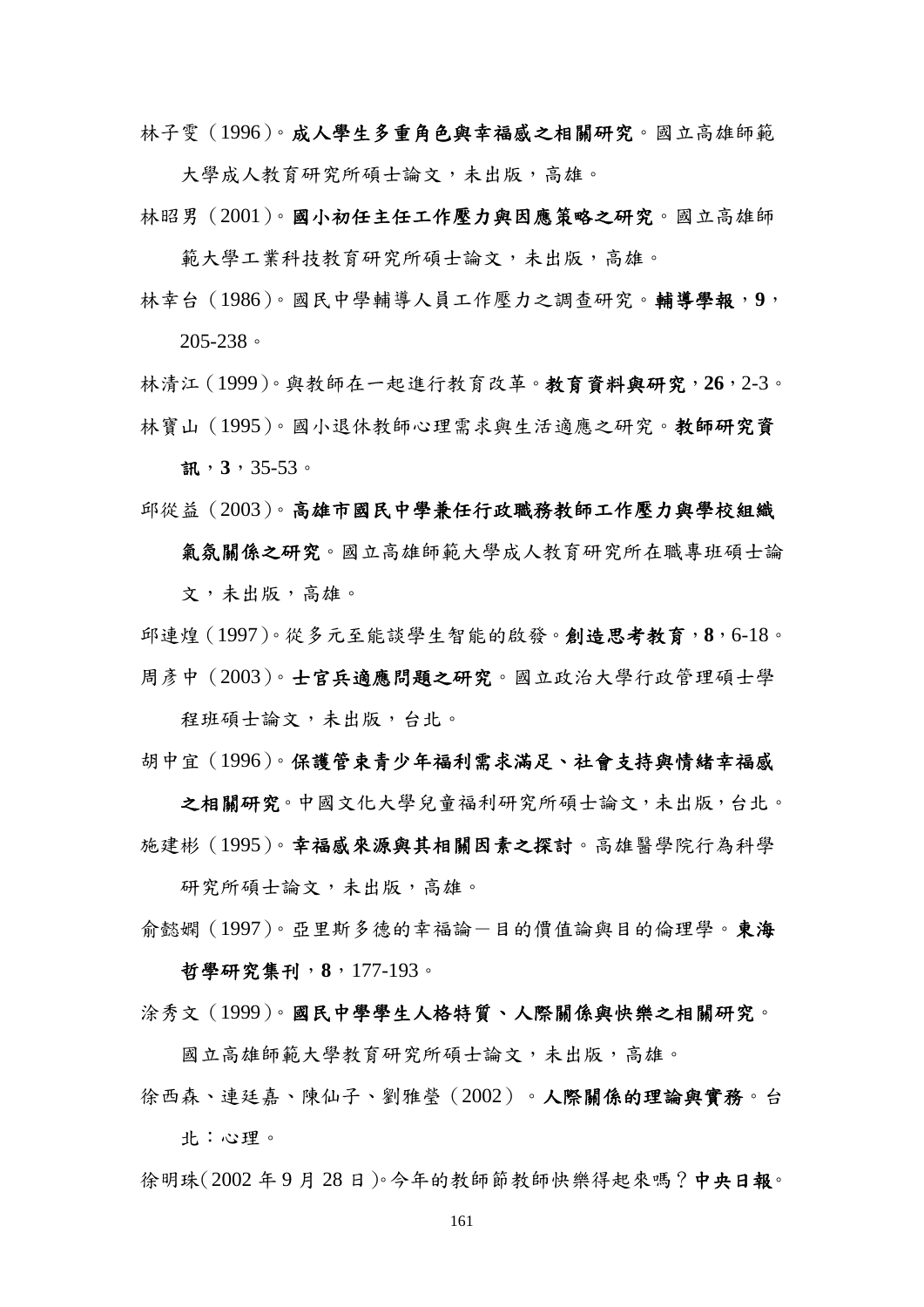秦夢群(1998)。學校行政。台北:五南。

郭丁熒(1998)。國民小學教師角色知覺差距的因應資源之研究一研究工

具的編制。台南師院國民教育研究集刊,**4**,135-205。

郭怡伶(1995)。青少年母子互動與婦女及其子女心理社會幸福感一單親

雙親之比較研究。中國文化大學兒童福利研究所碩士論文,未出版, 台北。

- 郭俊賢(1994)。大學生之快樂經驗及其相關因素之研究。國立政治大學 教育研究所碩士論文,未出版,台北。
- 郭瑾瑜(1996)。女性主管管理風格、人際關係、決策型態、領導行為與

成就動機之比較研究。國立成功大學企業管理研究所碩士論文,未出 版,台南。

陳武雄(1995)。教師建設性思考與其教學自我效能、衝突解決方式之關

係。國立政治大學教育研究所碩士論文,未出版,台北。

陳榮茂(2002)。國民小學教師工作壓力與工作倦怠關係之研究。臺中師

範學院國民教育研究所碩士論文,未出版,台中。

陳美璊(1998)。國中教師心理需求困擾之訪談、評量與調查研究。國立

成功大學教育研究所碩士論文,未出版,台南。

陳雪梅(2004)。多元智能教學對幼兒人際關係影響之研究。國立中正大

學教育研究所碩士論文,未出版,嘉義。

陳鈺萍(2004)。國小教師的幸福感及其相關因素之研究。國立屏東師範

學院國民教育研究所碩士論文,未出版,屏東。

陳韓琦(2002)。幽默理解與感知量表之編製暨影響幽默理解與感知因素

的探討。輔仁大學心理研究所博士論文,未出版,台北。

張娟鳳(1989)。母親教養方式與兒童勝任動機及自我能力評估之關係研

究。國立台灣師範大學教育心理與輔導研究所碩士論文,未出版,台 北。

162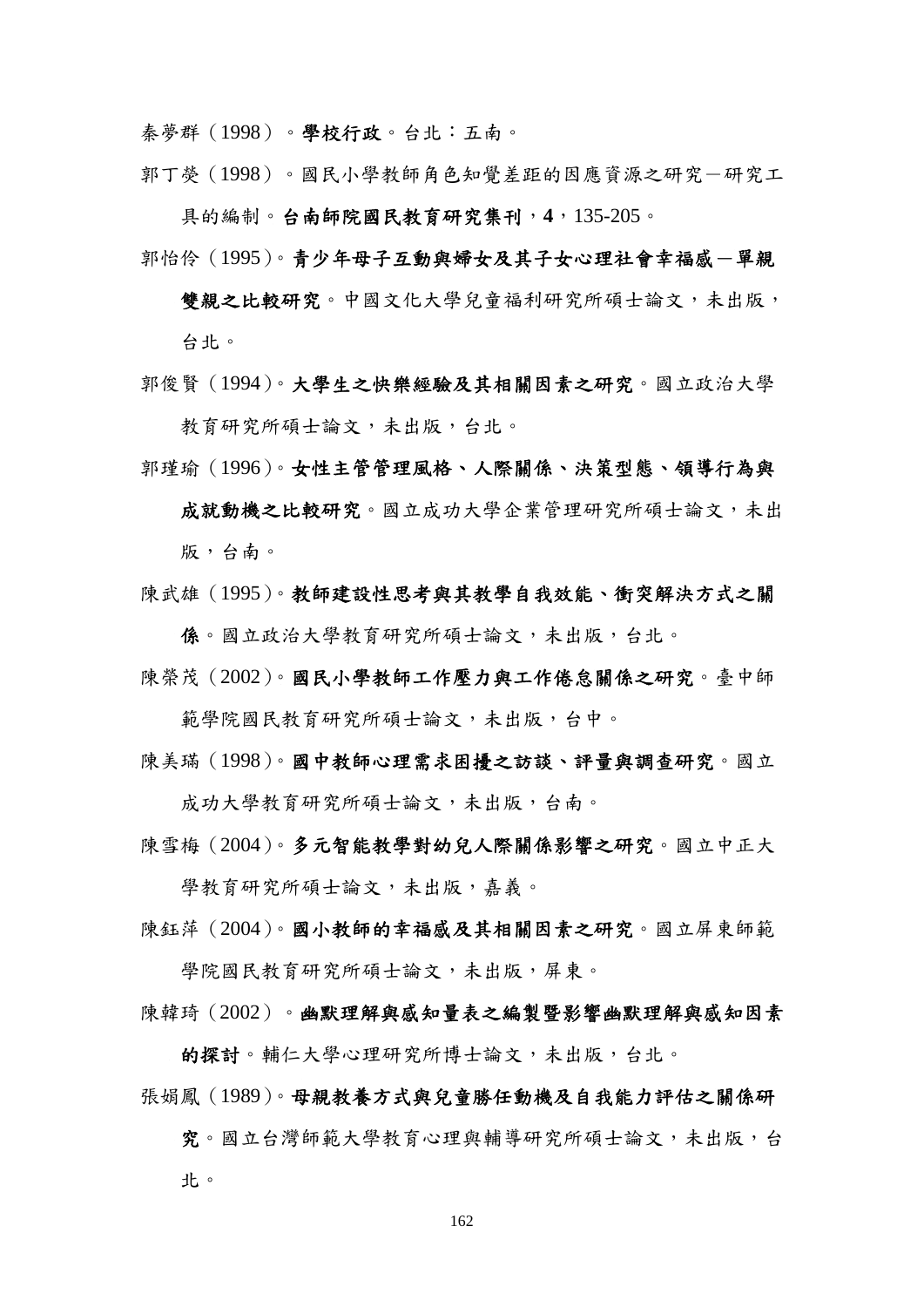張毓第(2003)。國中資源班教師教學支援需求之研究。國立彰化師範大

學特殊教育學系在職進修專班碩士論文,未出版,彰化。

張春興(1989)。張氏心理學辭典。台北:東華。

- 張春興(1994)。教育心理學:三化取向的理論與實踐。台北:東華。
- 張鳳燕、楊妙芬、邱珍婉、蔡素玟等譯(2002)。人格心理學一策略與議 題。台北:五南。

港人愈老愈開心,快樂指數調查,公僕最不快【明報專訊】。2005 年 6 月

 $25$  日, 取自 http://hk.learning.vahoo.com/050625/272/1dvsn.html

程小蘋(1986)。國中性別、學業成績、焦慮和自尊之關係。諮商與輔導,  $7, 7-10$ 

黃惠惠(1996)。自我與人際溝通。台北:張老師。

黃淑嫆(2003)。幼稚園教師工作壓力及其因應策略之研究。國立台南師

範幼兒教育研究所碩士論文,未出版,台南。

黃智慧(2001)。般若菩提心。台北:耀文。

黃建安(2004)。國小兼組長教師工作價值觀,角色壓力與工作投入關係之

研究。國立高雄師範大學教育學系碩士論文,未出版,高雄。 傅佩榮(1993)。哲學入門。台北:正中。

彭駕騂(2001)。從教師憂鬱症談心理適應。台灣教育,**608**,26-31。

楊百川(2001)。高中、職學生心理需求困擾之評量與調查研究。國立

成功大學教育研究所碩士論文,未出版,台南。

楊國樞、吳靜吉(1994)。快樂如何追求:尋訪現代精神生活的桃花源。

台北:遠流。

楊慶豐(1991)。孔子與老子思想之比較研究。中國文化大學哲學研

究所博士論文,未出版,台北。

## 廖翌妙(2001)。國小教師壓力事件、因應方式與情緒經驗之研究。國立

屏東師範學院教育心理與輔導研究所碩士論文,未出版,屏東。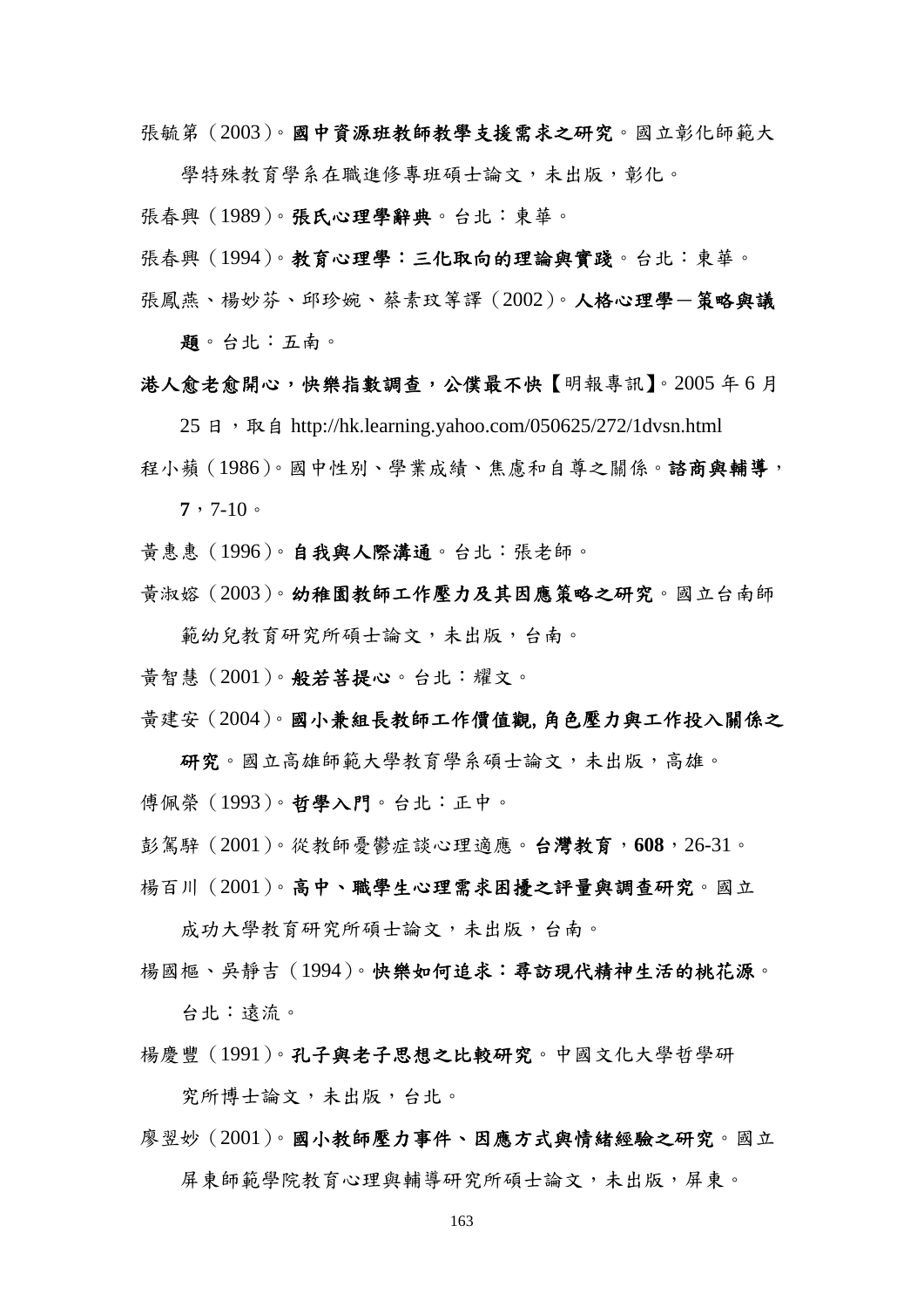廖梓辰(2002)。家庭人際互動與家庭和諧、幸福感之相關研究。國立屏

東師範學院教育心理與輔導研究所碩士論文,未出版,屏東。 鄭玉卿(1992)。馬斯洛的人本心理學及其在教育上的蘊義。國立師範

大學教育研究所碩士論文,未出版,台北。

劉妙真(2004)。幼稚園教師工作壓力、社會支持與職業倦怠感之研究。

國立屏東師範學院國民教育研究所碩士論文,未出版,屏東。

劉敏珍(2000)。老年人人際親密、依附風格與幸福感之關係研究。

國立師範大學成人教育研究所碩士論文,未出版,台北。

蔡東利(2003)。國民小學學校行政支援及教師對九年一貫課程瞭解程度

與工作壓力之研究。國立嘉義大學國民教育研究所碩士論文,未出 版,嘉義。

賴威岑(2002)。台灣地區中小學教師心理幸福特質之探討一與其他職

業做比較。國立台東師範學院教育研究所碩士論文,未出版,台東。 謝靑儒(2001)。父母參與與子女性別角色概念、性格特質、幸福感及學

業表現之相關研究。國立屏東師範學院教育心理與輔導研究所碩士 論文,未出版,屏東。

謝佩芬(2001)。人際智能量表之發展暨資優、一般以及自閉症學生

人際智能之比較研究。國立高雄師範大學特殊教育研究所碩士論文, 未出版,高雄。

謝毓雯(1998)。青少年挫折經驗與挫折容忍度之關係研究:建設性思

考與社會支持角色。國立政治大學心理研究所碩士論文,未出版,台 北。

鍾育琦(2001)。國民小學教師對親師衝突的觀點及處理方式之研究。

國立屏東師範學院國民教育研究所碩士論文,未出版,屏東。 魏美惠(1996)。智力新探。台北:心理。

顏映馨(1999)。大學生的生活風格、人際親密和幸福感關係之研究。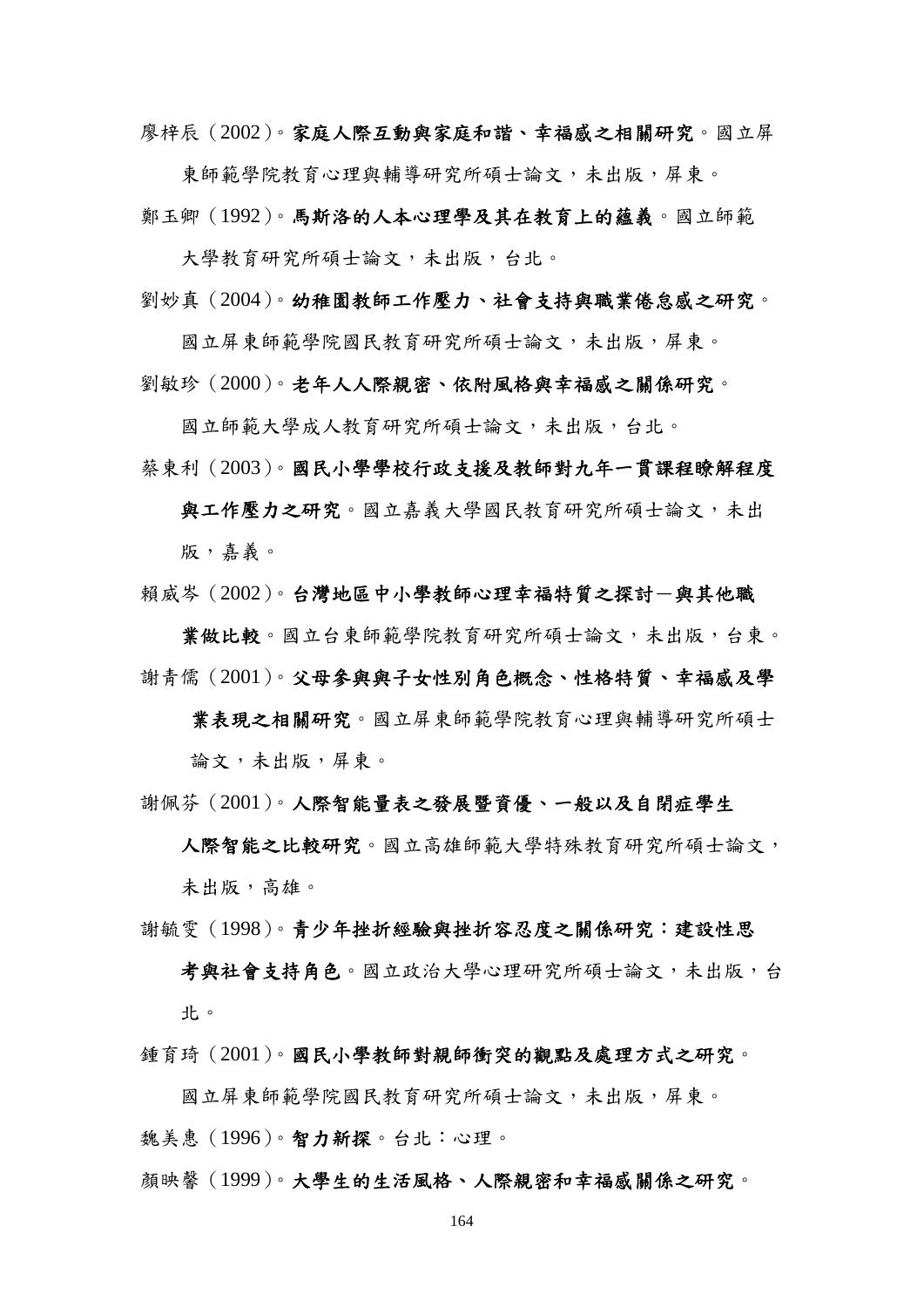國立高雄師範大學成人教育研究所碩士論文,未出版,高雄。

羅云辰(2003)。國民小學教師參與行政決定與教師增權益能之研究。國

立中正大學教育研究所碩士論文,未出版,嘉義。

蘇珊筠(2001)。退休老人與大學生在生活場域中的關係與面子。國立台

灣大學心理研究所碩士論文,未出版,台北。

蘇建璋(1999)。南部地區國小學生心理需求困擾及其相關因素之研究。

台南師範學院國民教育研究所碩士論文,未出版,台南。

盧怡任(2004)。台南市行為困擾國中升之非理性信念與焦慮、憂鬱

情緒之相關研究。國立高雄師範大學輔導研究所碩士論文,未出版, 高雄。

蕭雅云(2002)。高中生生涯成熟與幸福感之相關研究-以高雄地區為例。 國立高雄師範大學輔導研究所碩士論文,未出版,高雄。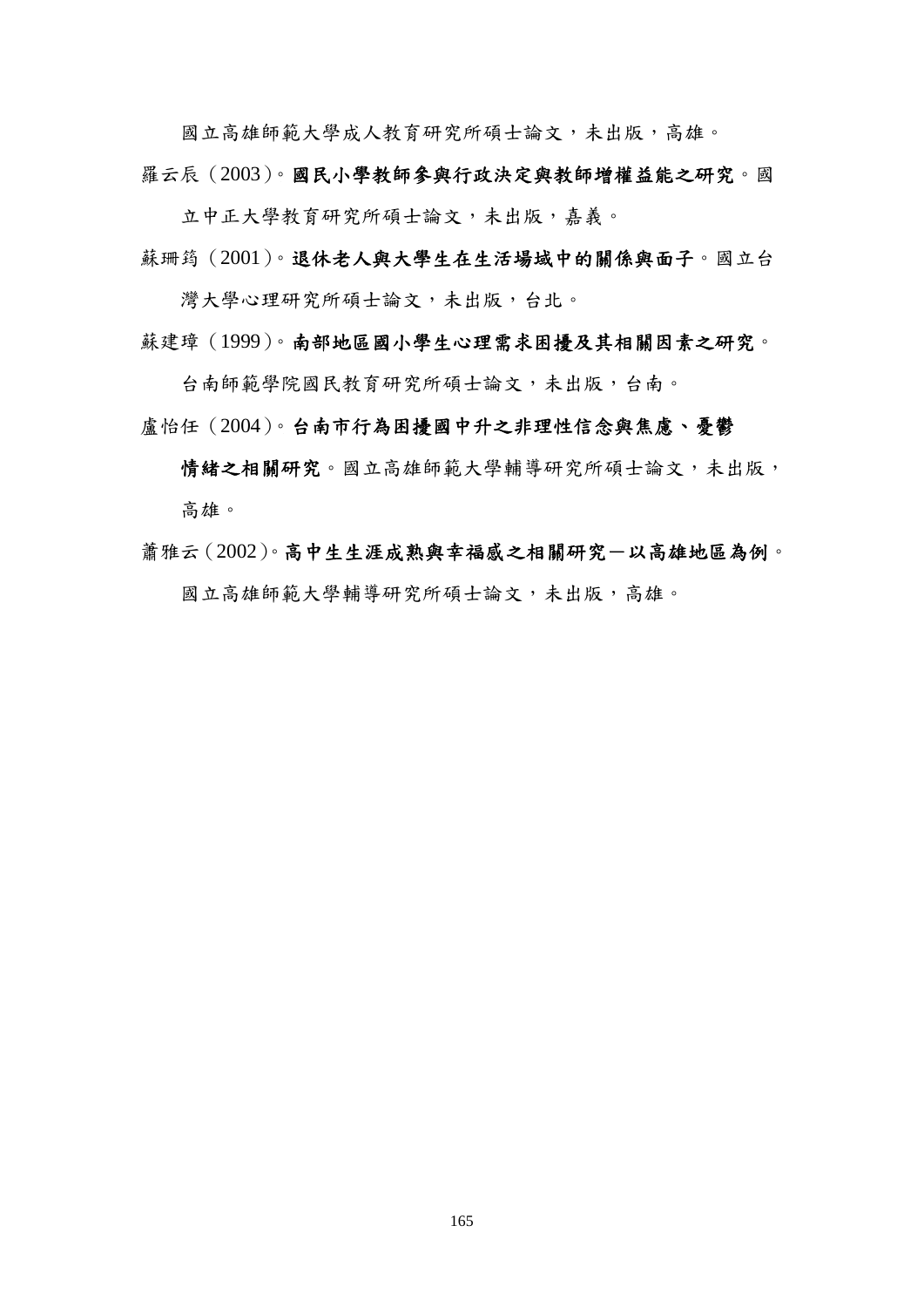- Alderfer, C. P. (1972). *Existence Relatedness and Growth: Human Needs in Organizational Settings*.New York: Free.
- Adler, A. (1979). *Superiority and social interest: A collection of later writings*. New York: Norton.

Ammerman, R.T., Donovan J. E., Lynch, K. G., Martin C. S. & Maisto S. A. (2001). Constructive thinking in adolescents with substance use disorders. *Psychology of Addictive Behavior*, *15*(2), 89-96.

- Amstrong, T. (1994/1997). Multiple intelligence in the classroom. 李平 (譯)。 經營多元智慧。台北:遠流。
- Andrews, M., & Withey, B. (1976). *Social Indicators of Well-Being*. Plenum Press, New York
- Andrews, M., & Robinson, P. (1991). Measures of subjective well-being. In J. P. Robinson, P. R. Shaver & L. S. Wrightsman(Eds.), *Measures of personality and social psychological Attitudes*(61-114). San Diego, CA: Academic Press.

Argyle, M. (1987). *The psychology of happiness.* London: Methuen.

- Ashton, P. T. (1984). Teacher efficacy: A motivational paradigm for effective teacher education. Jo*urnal of Teacher Education*, *35*(5), 28-32.
- Bar-tur, L., & Levy-Shiff, R. (1998). Well-being in aging: Mental engagements in elderly men as a moderate of losses. *Journal of Aging Studies*, *1*(1), 1-17.
- Bettercourt, B. A., & Sheldon, K. (2001). Social roles as mechanisms for psychological need satisfaction within social groups. *Journal of Personality and Social Psychology*, *81*(6), 1131-1143.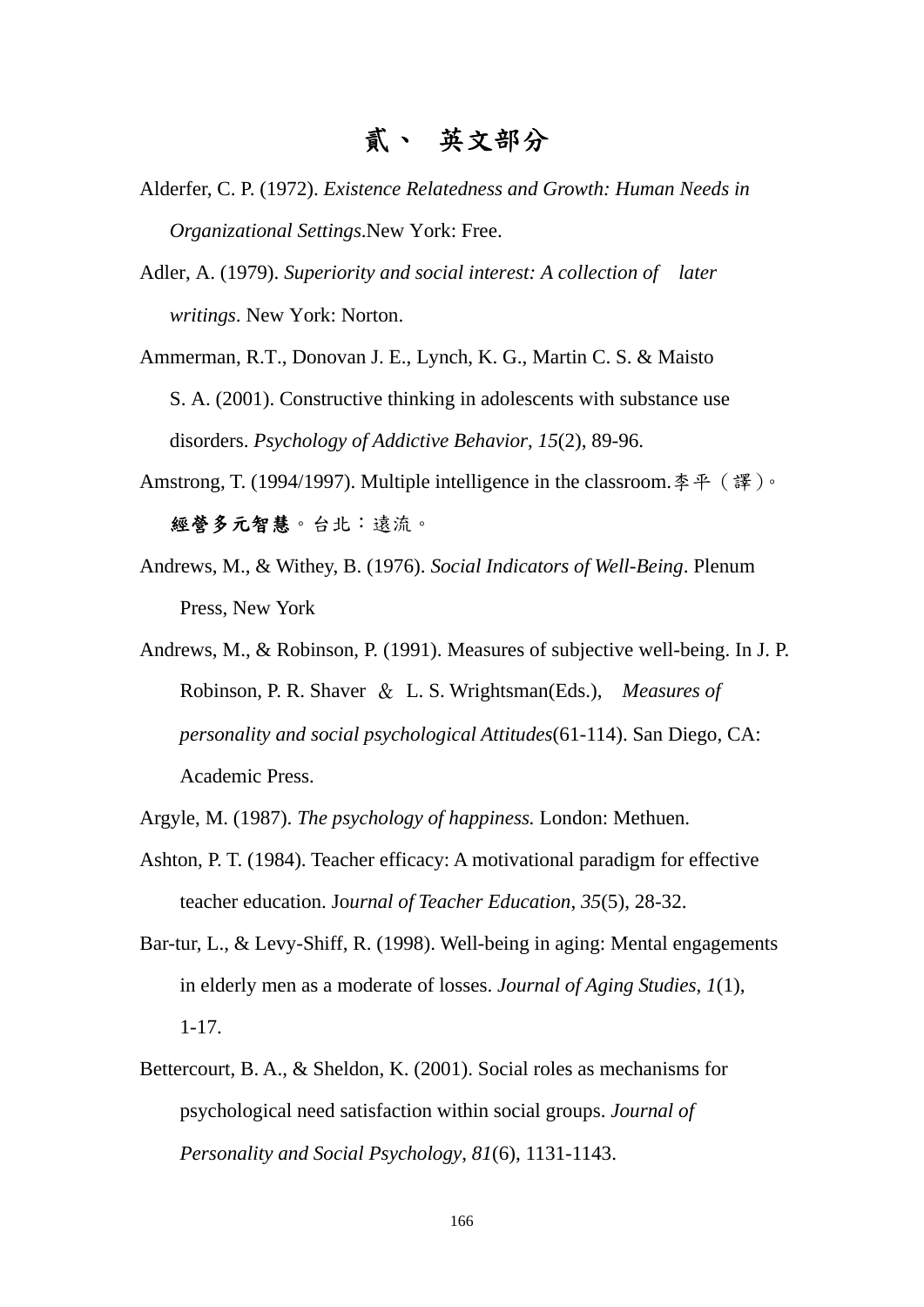- Bishay, A. (1996). Teacher motivation and job satisfaction: A study employing the experience sampling method. *Journal of Undergraduate Science*, *3*, 147-154.
- Bradburn, M. (1969). *The Structure of Psychological Well-Being.* Chicago: Aldine.
- Brickman, P., Coates, D., & Janoff-Bulman, R. (1978). Lottery winners and accident victims: is happiness relative? *Journal of Humanistic Psychology*, *27*(2), 248-270.
- Campbell, L., & Campbell, B. (1996/1999). Teaching and learning through multiple intelliences. 郭俊賢、陳淑惠(譯)。多元智慧教與學。台北: 遠流。
- Carstensen, L. L. (1995). Evidence for a life-span theory of socioemotional selectivity. *Current Directions in Psychological Science*, *4*, 151-155.
- Csikszentmihalyi, M. (1990). *Flow: The psychology of optimal experience*. New York: Harper & Row.
- Csikszentmihalyi, M. (1997). Happiness and creativity: Going with the flow. *The Futurist*, 31(5), 8-13.
- Deal, J. & Stevenson, M. A. (1998). Perspectives of Female and Male Managers in the 1990s: Plus ca change.*Sex Roles*, 38(314), 287-300.
- Deci, E. L., & Ryan, R. M. (1985). *Intrinsic motivation and self- Determination in human behavior*. New York:Plenum.
- Deci, E. L., & Ryan, R. M. (2000). The what and why of goal pursuits: Human needs and the self-determination of behavior. *Psychological Inquiry*, *11*(4).
- Diener, E. D. (1984). Subjective well-being*. Psychological Bulletin*, *95*, 542-575.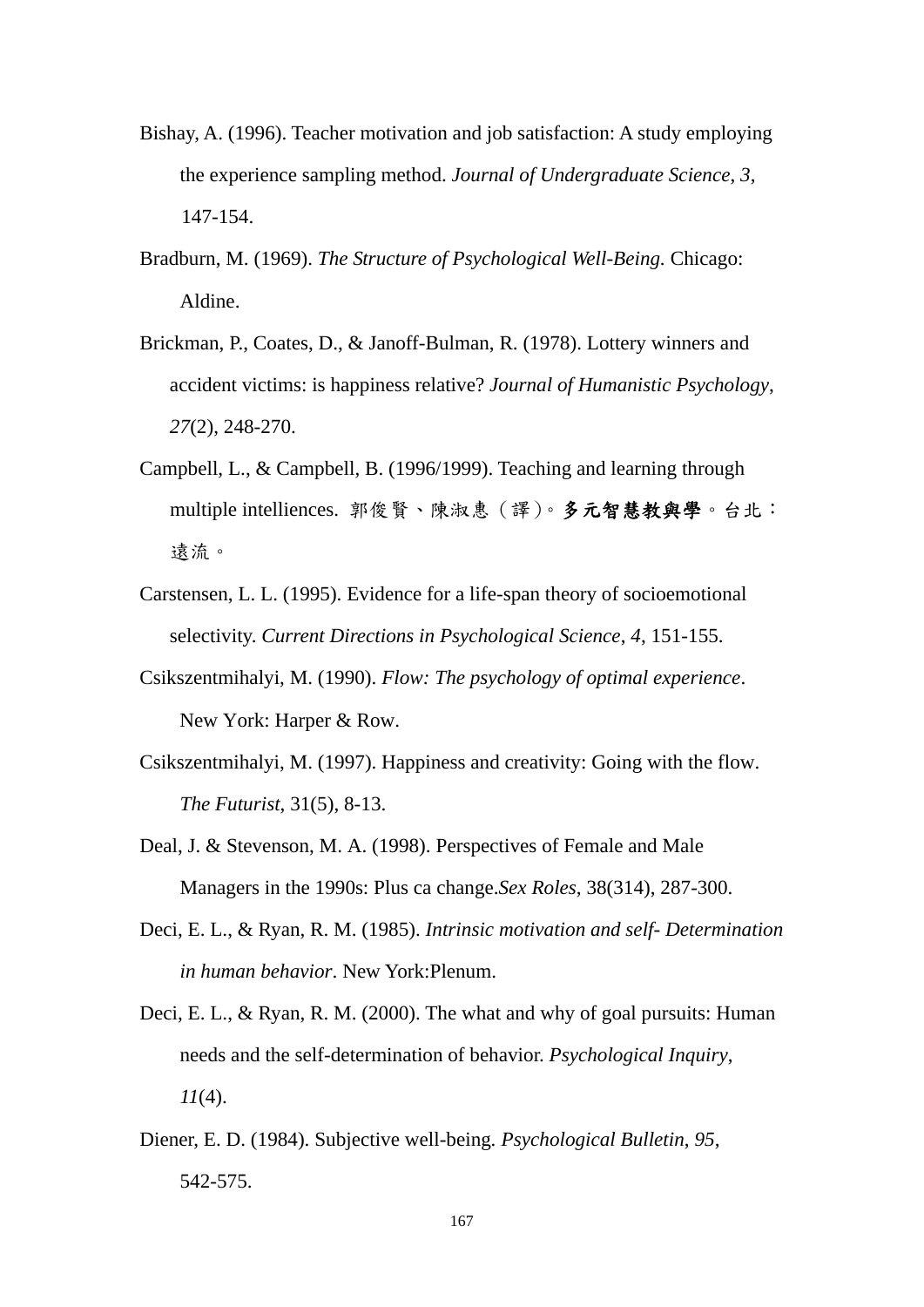- Eagly, A. H. (2003). More woman at the top: The impact of gender roles and leadership style. In U. Pasero (Ed.), *Gender: From costs to benefits*. 151-169.
- Epstein, S., & Brodsky, A.. (1889/1994). You're smarter than you think-How to develop your practical intelligence for success in living. 蕭德蘭 (譯)。

其實你真的聰明。台北:天下文化。

- Epstein, S., & Brodsky, A. (1993). *Constructive thinking: You're smarter than you think-How to develop your practical intelligence for success in living*. New York: Simon-Schuster.
- Epstein, S., & Meier, P. (1989). Constructive thinking: A broad coping variable with specific components. *Journal of Personality and Social Psychology*, *57*, 332-350.
- Estes, C., & Henderson, K. (2003). Enjoyment and the Good Life. *Parks & Recreation. 20*, 15-19.
- Fromm, E. (1956/1997). *The Art of Loving*. 孟祥森(譯)。愛的藝術。台北 志文。
- Frankl, V. (1963). *Man's search for meaning*. Boston: Beacon. Garder, H. (1983). *Frames of mind: The theory of multiple intelligences*. New York: Basic Books.
- Gardner, H. (1983). *Frames of Mind: The theory of multiple intelligences.* New York: Basic Books.
- Gray, E. B., Lovejoy, M. C., Piotrkowski, C. S., & Bond, J. (1990). Husband supportiveness and the well-being of employed mothers of infants. *Families in Society*, *71*(6), 332-341.
- Gschwandtner, G. (1990). How superachivers think to reach consistent success. *The Personal Selling Power*, *Mar*, 63-69.

Headey, B., & Wearing, A. (1989). Personality, life events, and subjective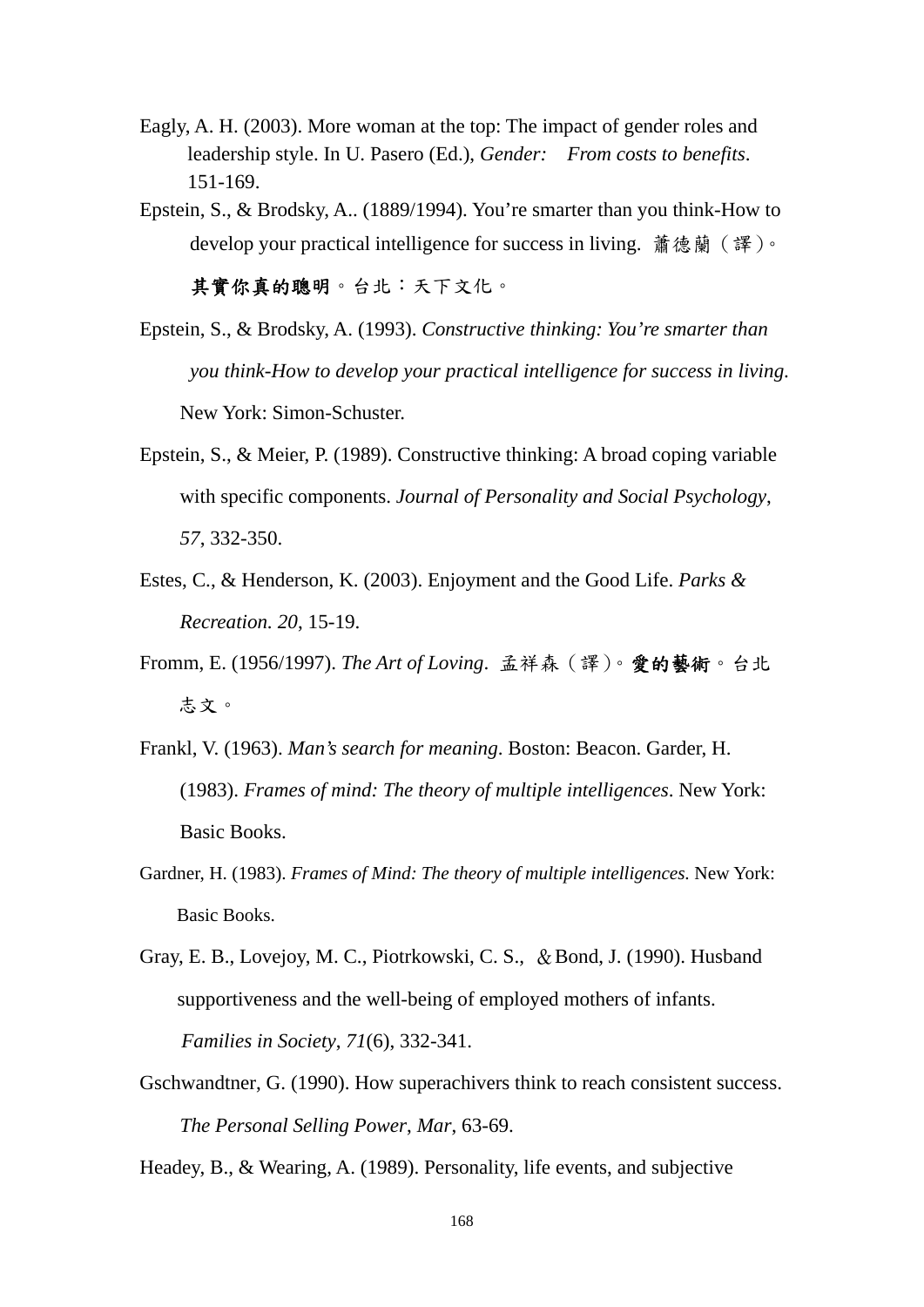well-being: Toward a dynamic equilibrium model. *Journal of Personality and Social Psychology*, *57*, 731-739.

- Heilman, M. E. (1995). Sex stereotypes and their effects in the workplace: What we know and what we don't know. In N. J. Struthers (Ed,), Gender in the workplace (Special issue). *Journal of Social Behavior and Personality*, 10(6), 3-26.
- Hurley, J. R. (1990). Constructive thinking and elevated ratings of self in interpersonal groups. *Journal of Psychology*. *125* (2). 229-235.
- Jesus, S. N., & Conboy, J. (2001). A stress management course to prevent teacherdistress. *The International Journal of Education Management*, *10*(1), 41-49.
- Katz, L., & Epstein, S. (1991). Constructive thinking and coping with laboratory- induced stress. *Journal of Personality and Social Psychology*, *61*(5), 789-800.
- Labouvie-Vief, G., & Blanchar-Fields, F. (1982). Cognitive aging and Psychological growth. *Ageing and Society*, *2*, 183-209.
- Larsen, R. J. (2000). Toward a science of mood regulation. *Psychological Inruiry*, *11*, 129-141.
- Lazarus, R. S. (1991). *Emotion and Adaptation*. New York: Oxford University Press.
- Liebert, R.M., & Liebert, L. L. (1997/2002). *Personality strategies and issue*.  $(8<sup>th</sup> Eds.)$  Cole Publishing Company.
- Lykken, D., & Tellegen, A. (1996). Happiness is a stochastic phenomenon. *Psychological Science*, *7*, 186-189.
- Lyubornirsky, S. (2001). Why are some people happier than others? The role of cognitive and motivational process in well-being. *American*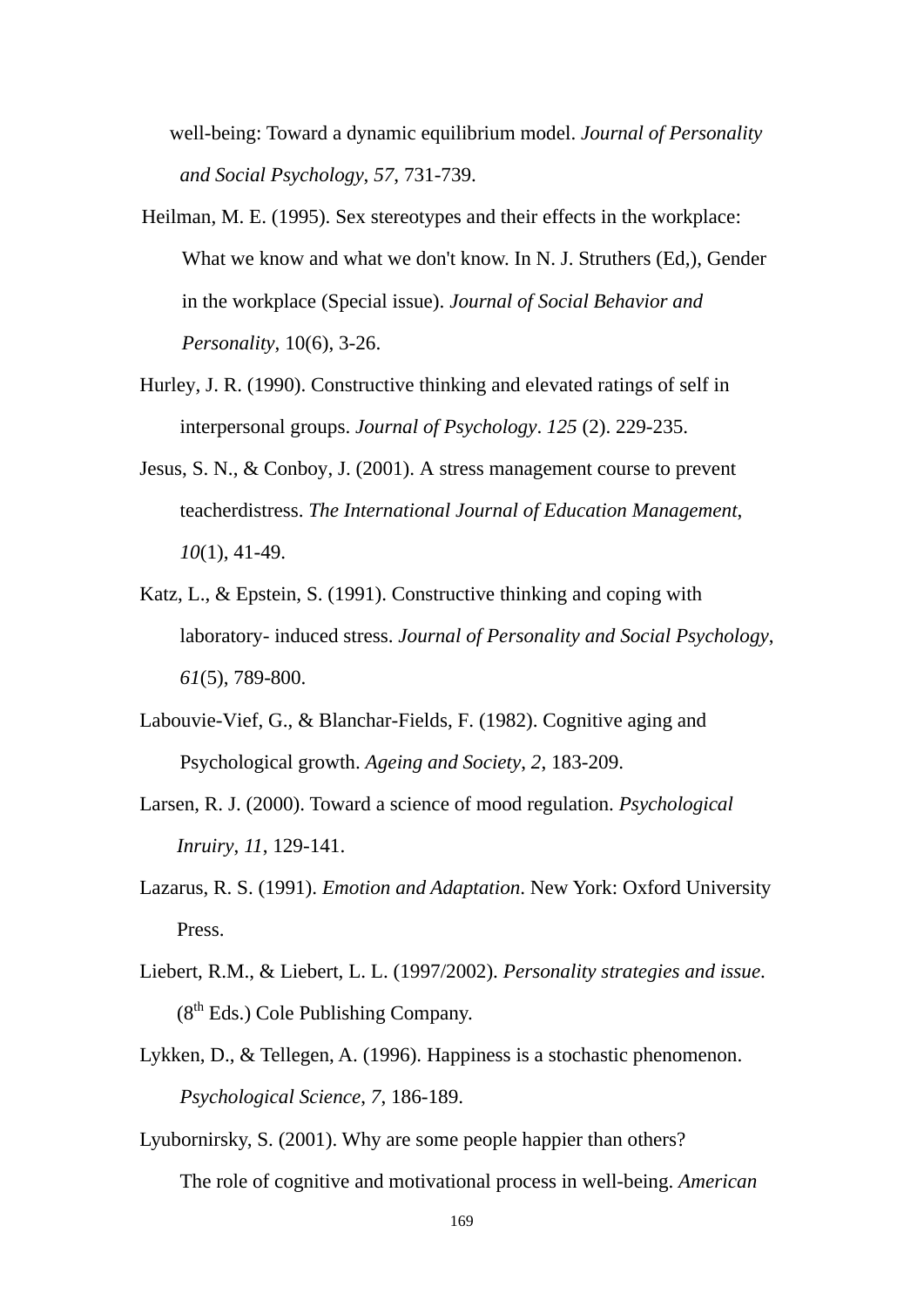*Psychologist, 56*(3), 239-249.

Lyubornirsky, S., & Ross, L. (1999). Changes in attractiveness of elected, rejected, and precluded alternatives: A comparison of happy and unhappy individuals. *Journal of Personality and Social Psychology*, *76*, 988-1007.

Maslow, A. H. (1970). *Motivation and personality*. New York: Harper and Row.

- McAdams, D. P. (1985). Power, intimacy and life story: *Personological inquiries into identity*. Homewood, IL: Dorsey Press.
- Montalvo, A., Bair, J. H., & Boor, M. (1995). Teachers'perception of occupational stress factors. *Psychological Reports*, 76, 846.
- Micholos, A. C. (1985). Multiple discrepancies theory(MDT). *Social Psychology*, *30*(1), 21-35.
- Murray, H. (1938). *Exporations in personality*. New York: Oxford University.
- Myers, D. G. (1993). *The pursuit of happiness*. New York: Avon.
- Parducci, A. (1995). *Happiness, pleasure, and judgment: The contextual theory and its applications*. Mahwah, NJ: Lawrence Erlbaum Associates, Publishers.
- Patricia, H. (2001). Finding allies: sustaining teachers'health and wellbeing. *Phi Delta Kappan*, *82*(9), 706-711.
- Peterson, C., Seligman, M. E. P., & Vaillant, G. E. (1988). Pessimistic explanator style is a risk factor for physical illness: The thirty-five-year longitudinal study. *Journal of Personality and Social Psychology*, *61*(5), 789-800.
- Podesta, C. (1990). *Self-esteem and the six-second secret*. Newbury, CA: Sage Press.
- Sato, T. (2001). Autonomy and relatedness in psychopathology and Treatment: A cross-culture formulation. *Genetic, Social & General Psychology Monographs*. *127*(1), 89-127.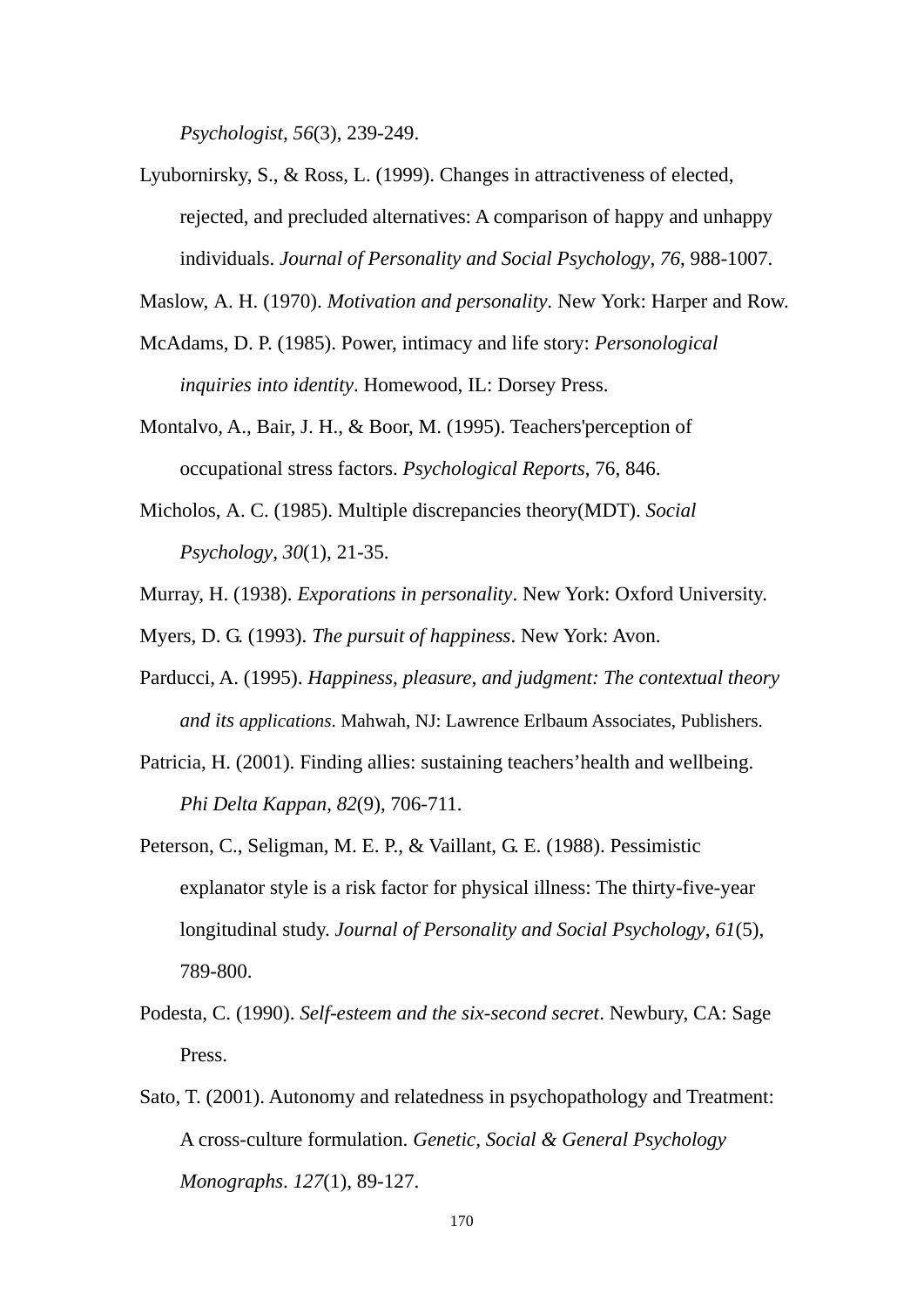- Sandvik, E., Diener, E., & Seidlitz, L. (1993). Subjective well-being: The convergence and stability of self-report and non-self-report measures. *Journal of Personality*, *61*, 317-342.
- Scarr, S. (1988). How genotypes and environments combine: Development and individual differences. In N. Bolger, A.Caspi, G. Downey. & M. Moorehouse (Eds.), *Persons in context: Developmental processes* (pp.217-244). New York: Cambridge University Press.
- Scheier, M. F., Matthews, K. A. Owens, J. F. , Magovern, G. J. Sr. Lefebvre. R. C., Abbott, R. A. & Cavers, C. S. (1989). Dispositional optimism and recovery from coronary artery bypass surgery: The beneficial effects on physical and psychological well-being. *Journal of Personality and Social Psycholog*y*. 57*(5), 1024-1040.
- Schutz, W. (1966). *The interpersonal Underworld*. Palo Alto, CA: Science and Behavior Books.
- Seligman, E. P., & Csikszentmihalyi, M. (2000). Positive psychology: An introduction. *American Psychologist, 55*(1), 5-14.
- Staudinger, U. M., Fleeson, W., & Baltes, P. B. (1998). *Predictors of subjective physical health and global well-being during mldlife: Similarities and differences between the U.S. and Germany*. Manuscript suomitted for publication.
- Stones, M. J., & Kozma, A. (1989). Happiness and activities in later life: propensity formulation. *Canadian Psychology*, *30*(3), 526-537.
- Strack, F., Argyle, M. & Schwartz, N. (Eds). *Subjective well-being: An interdisciplinary perspective* . Oxford: Pergamon Press.
- Sullivan, H. S. (1953). *The interpersonal theory of psychiatry*. New York: W. Norton & Co. INC.